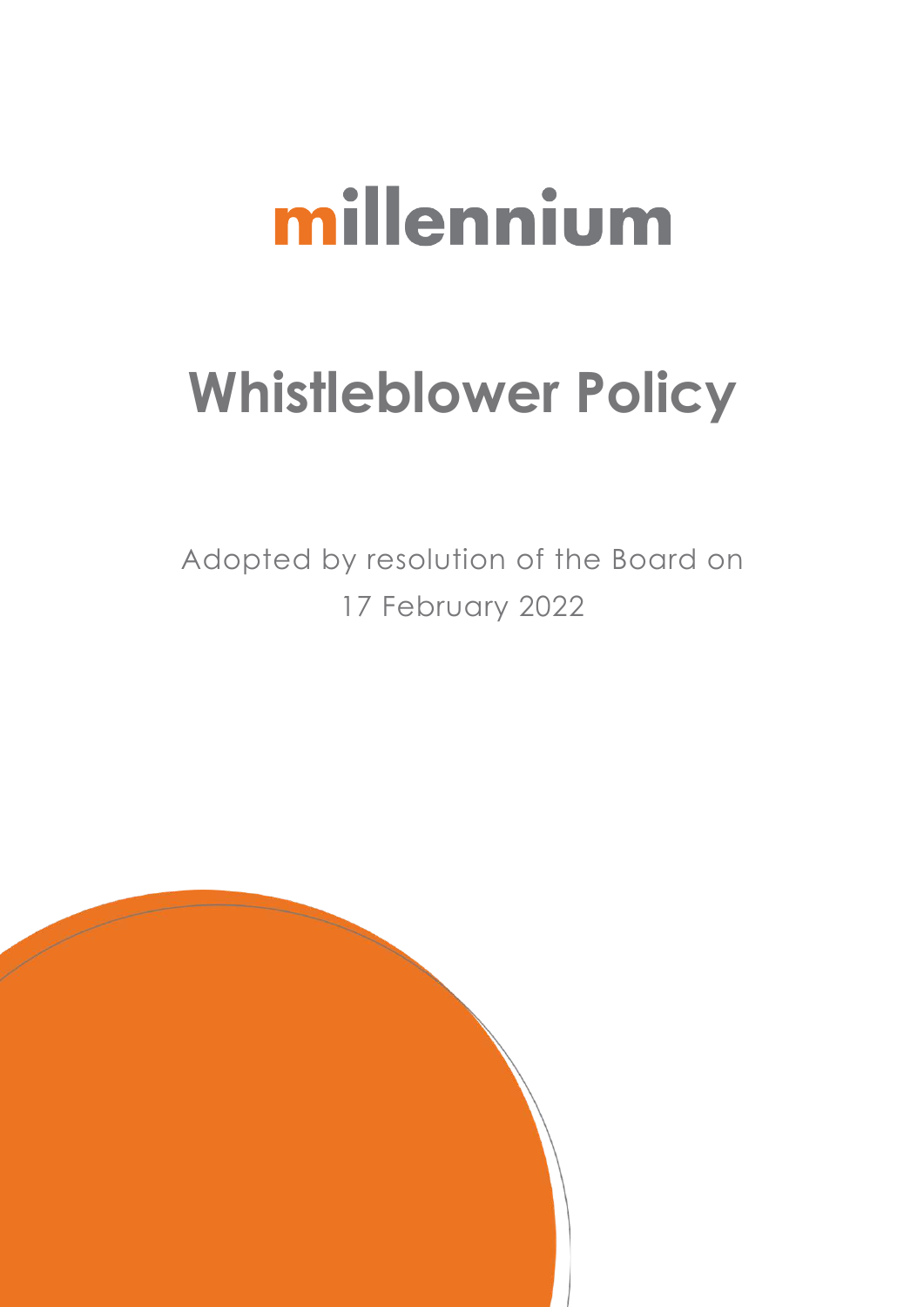# Contents

|               | 1.1           |  |  |
|---------------|---------------|--|--|
|               | $1.2^{\circ}$ |  |  |
| $\mathcal{D}$ |               |  |  |
|               | 2.1           |  |  |
|               | 2.2           |  |  |
|               | 2.3           |  |  |
|               | 2.4           |  |  |
|               | 2.5           |  |  |
|               | 2.6           |  |  |
|               | 2.7           |  |  |
| 3             |               |  |  |
|               | 3.1           |  |  |
|               |               |  |  |

 $2$  of 16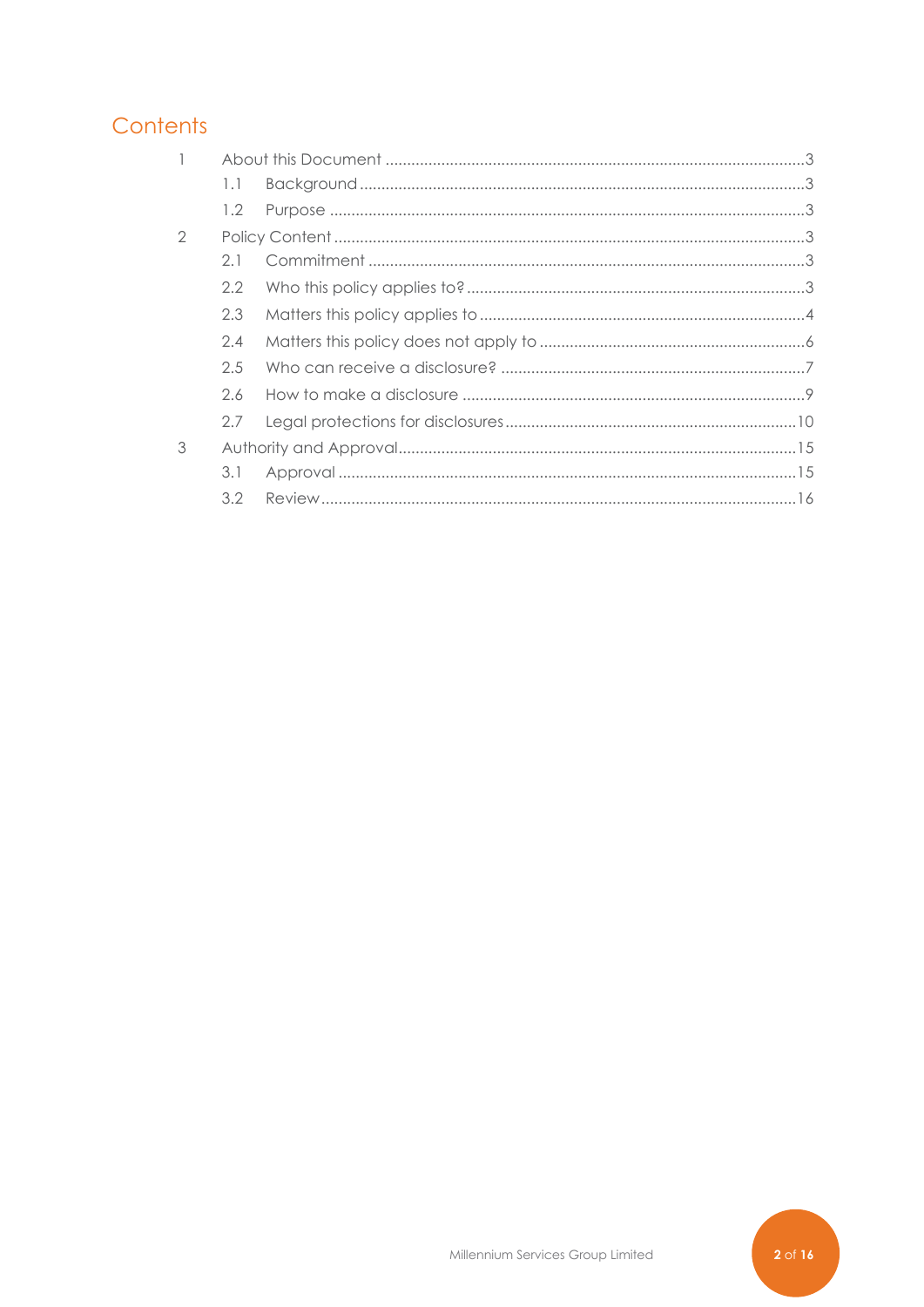# <span id="page-2-0"></span>1 About this Document

#### <span id="page-2-1"></span>1.1 Background

Millennium Services Group (**millennium**) is an ASX listed public company that has operations across Australia and New Zealand. **millennium** provides cleaning, security, and facilities management services.

**millennium** has obligations under the *Corporations Act 2001* (Cth) (the **Act**) and as an ASX listed public company, is required to have an appropriate whistleblower policy in place.

#### <span id="page-2-2"></span>1.2 Purpose

**millennium** is committed to the highest standards of conduct and ethical behaviour and promoting a culture of honest and ethical behaviour, corporate compliance, and good corporate governance. **millennium** will not tolerate unethical, unlawful, or undesirable conduct and is committed to the protection of its integrity, values, employee welfare and business relationships.

This policy provides a confidential and secure process for receiving, advising, handling, and addressing wrongdoing which may otherwise go undetected.

**millennium** encourages the reporting of any instances of suspected unethical, illegal, fraudulent, or undesirable conduct involving **millennium**.

The purpose of this policy includes:

- i. encouraging disclosure of and helping deter wrongdoing;
- ii. ensuring individuals who disclose wrongdoing can do so safely, securely, confidentially and with confidence that they will be protected and supported;
- iii. ensuring disclosures are dealt with appropriately and promptly; and
- iv. providing transparency around **millennium's** framework for receiving, handling, and investigating disclosures.

### <span id="page-2-3"></span>2 Policy Content

#### <span id="page-2-4"></span>2.1 Commitment

**millennium** seeks to establish a policy that complies with applicable laws and practices to encourage reporting of illegal and undesirable conduct and that will protect it and its stakeholders against conduct such as dishonesty or fraud.

#### <span id="page-2-5"></span>2.2 Who this policy applies to?

Disclosers who can make a disclosure that qualifies for protection under the Act are called 'eligible whistleblowers'.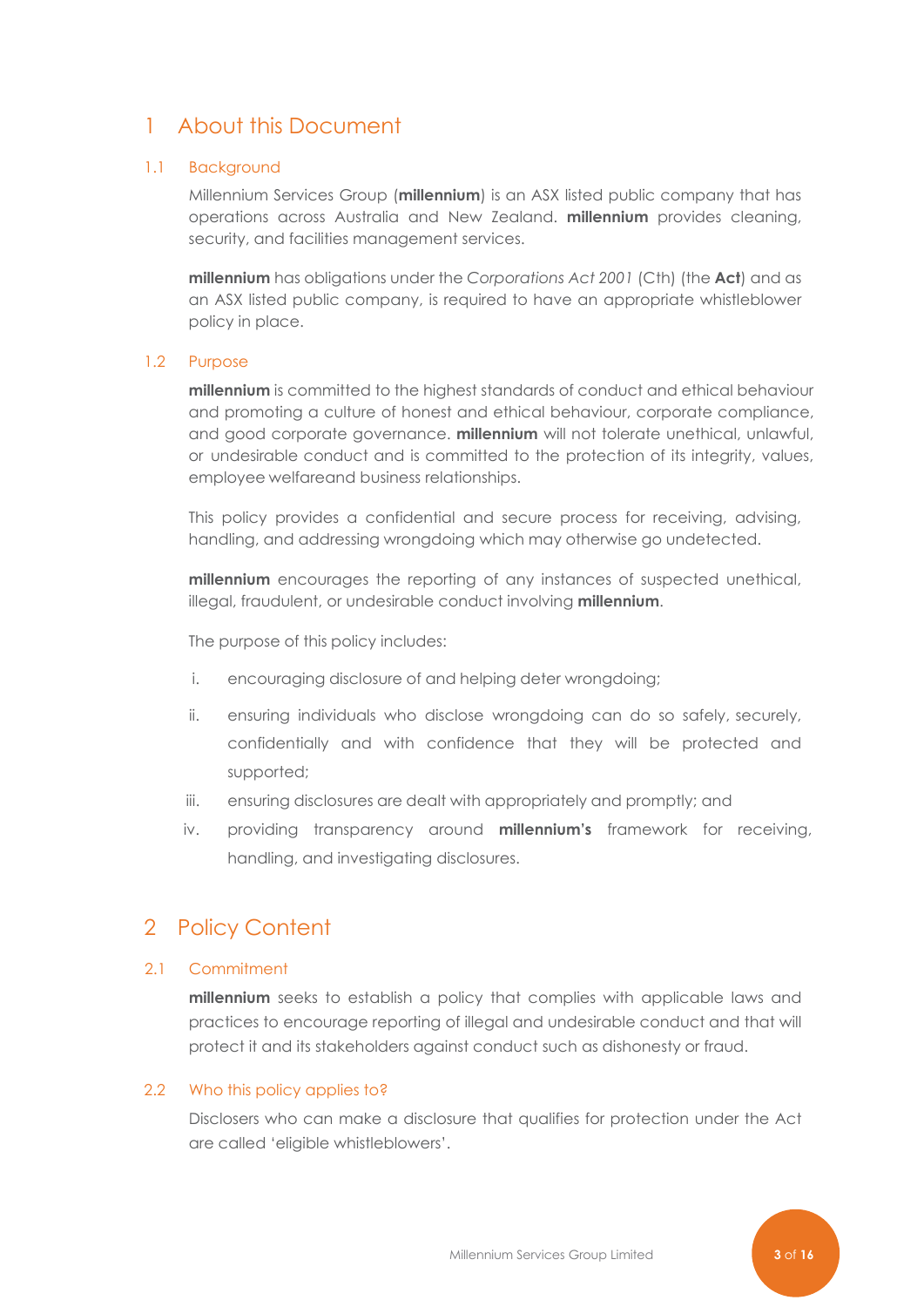An eligible whistleblower is an individual who is, or has been, any of the following in relation to **millennium**:

- a. an officer or employee;
- b. a supplier of services or goods, including their employees;
- c. an associate; or
- d. a relative, dependant or spouse of any of the above.

#### <span id="page-3-0"></span>2.3 Matters this policy applies to

#### **a) Disclosable matters**

Disclosable matters involve information that the discloser has 'reasonable grounds to suspect' concerns 'misconduct', or an 'improper state of affairs or circumstances', in relation to **millennium**.

#### **i. Misconduct**

Misconduct includes fraud, negligence, default, breach of trust and breach of duty.

#### **ii. Improper state of affairs or circumstances**

Misconduct or an improper state of affairs or circumstances may not involve unlawful conduct in relation to **millennium** but may indicate a systemic issue that the relevant regulator should know about to perform its functions. It may also relate to business behaviour and practices that may cause consumer harm.

#### **iii. Reasonable grounds to suspect**

Reasonable grounds to suspect is based on the objective reasonableness of the discloser. A mere allegation with no supporting information is not likely to be considered as having reasonable grounds to suspect. Objective reasonableness does not require a discloser to prove their allegations.

#### **b) Other Disclosable Matters**

Disclosable matters also involve information about **millennium**, if the discloser has reasonable grounds to suspect that the information indicates **millennium** has engaged in conduct that:

- i. constitutes an offence against, or a contravention of, a provision of anyof the following:
	- A. the Act;
	- B. the *Australian Securities and Investments Commission Act*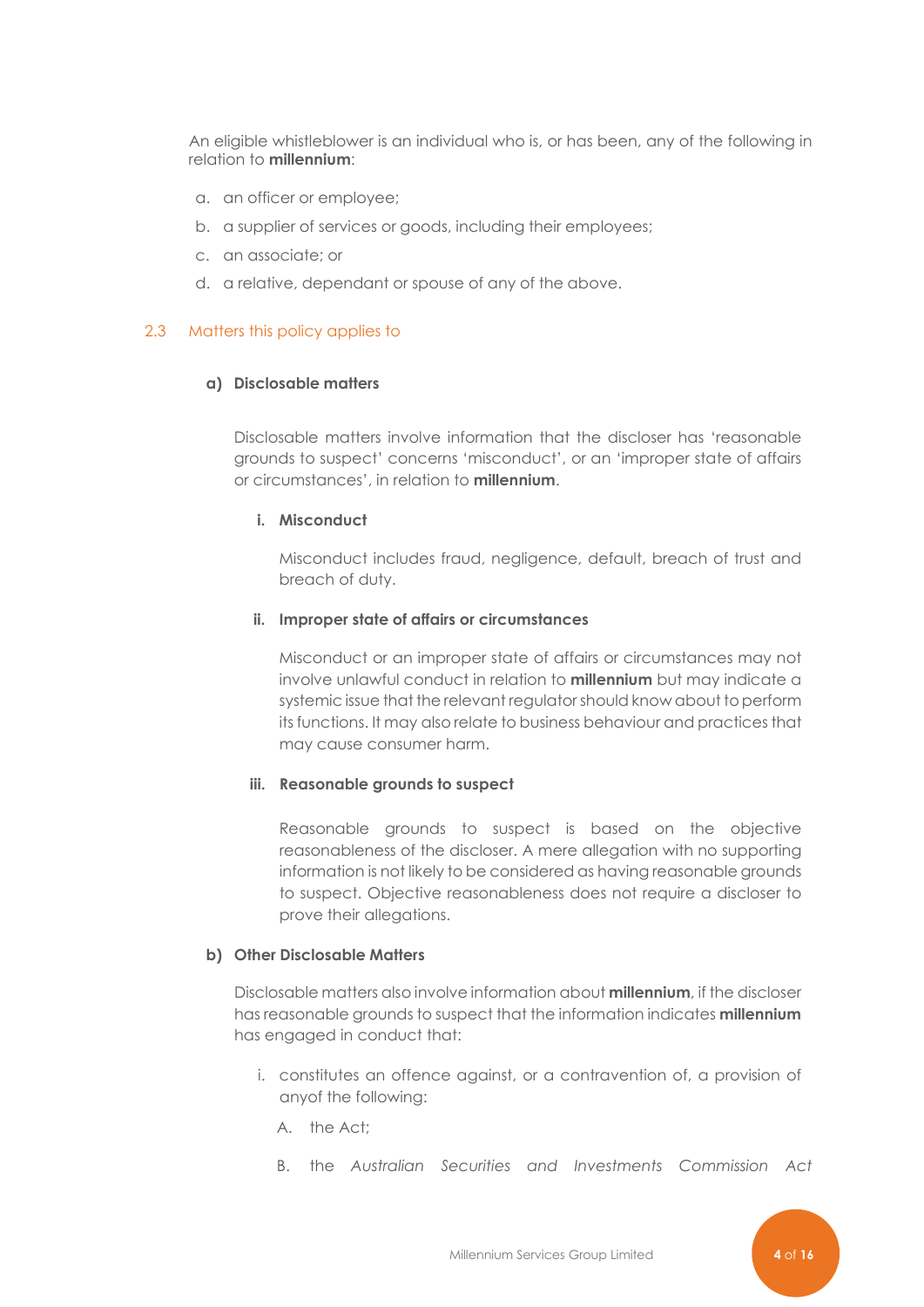*2001*(Cth);

- C. the *Banking Act 1959* (Cth);
- D. the *Financial Sector (Collection of Data) Act 2001* (Cth);
- E. the *Insurance Act 1973* (Cth);
- F. the *Life Insurance Act 1995* (Cth);
- G. the *National Consumer Credit Protection Act 2009* (Cth);
- H. the *Superannuation Industry (Supervision) Act 1993* (Cth);
- I. an instrument made under an act referred to above;
- ii. constitutes an offence against any other law of the Commonwealth thatis punishable by imprisonment for a period of 12 months or more;
- iii. represents a danger to the public or the financial system; or
- iv. is prescribed by regulation.

#### **c) Examples of disclosable matters as they relate to business operations and practices**

This policy covers the following types of wrongdoing:

- i. illegal conduct, such as theft, dealing in, or use of illicit drugs, violence orthreatened violence and criminal damage against property;
- ii. fraud, money laundering or misappropriation of funds;
- iii. offering or accepting a bribe;
- iv. financial irregularities;
- v. failure to comply with, or breach of, legal or regulatory requirements; and
- vi. engaging in or threatening to engage in detrimental conduct against a person who has made a disclosure or is believed or suspected to have made, or be planning to make, a disclosure.

#### **d) Disclosable matters may include conduct that does not contravene a particular law**

Information that indicates a significant risk to public safety or the stability of, orconfidence in, the financial system is also a disclosable matter, even if it does not involve a breach of a particular law.

#### **e) False reporting**

**millennium** encourages the reporting of any disclosable matters where there are reasonable grounds to suspect wrongdoing or misconduct. However,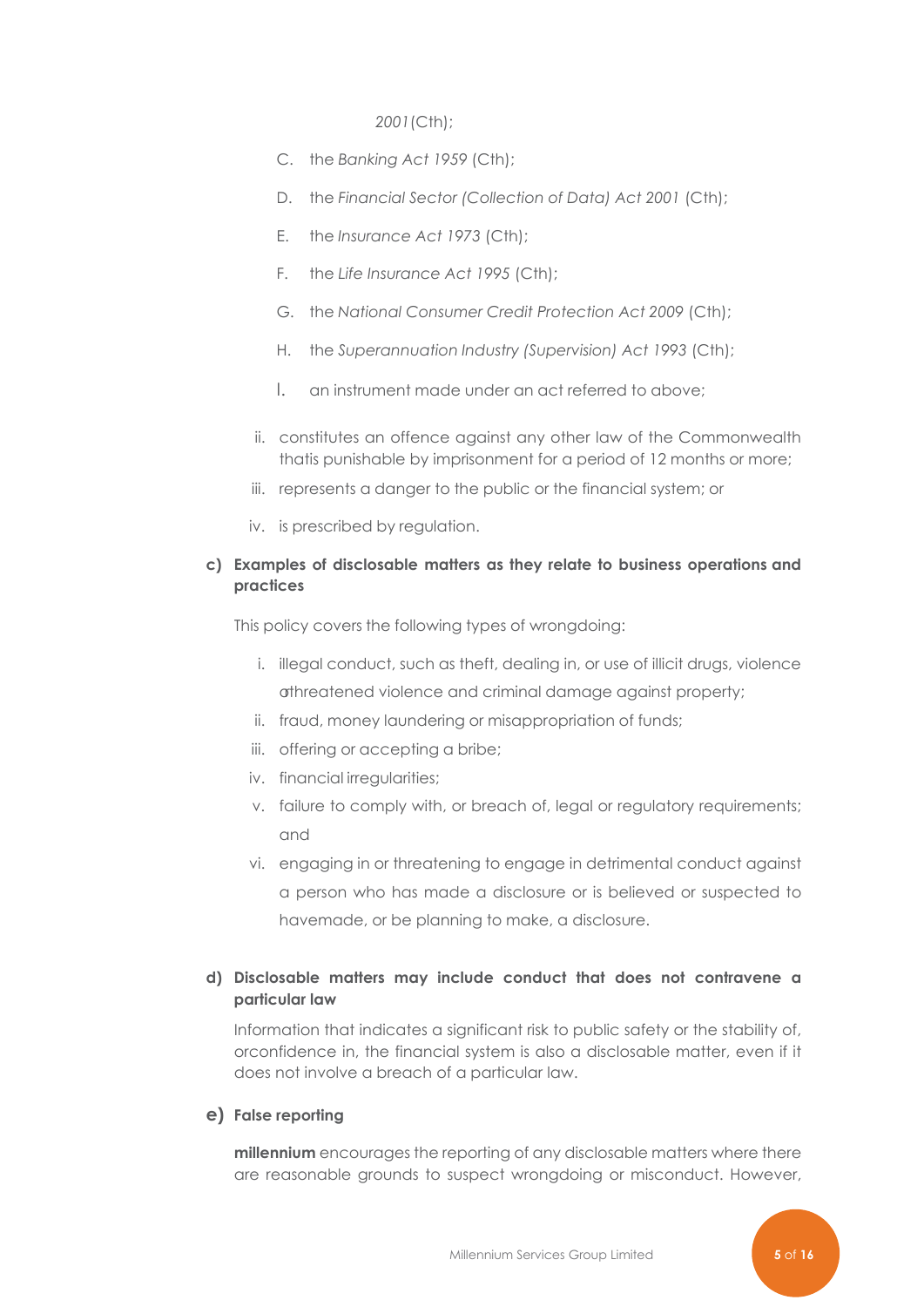individuals who deliberately submit false reports are not afforded protection under the Act. Deliberate false reports involve a discloser reporting informationthey know to be untrue. It does not include situations where a discloser reasonably suspects misconduct, but the suspicions are later determined to beunfounded.

#### <span id="page-5-0"></span>2.4 Matters this policy does not apply to

#### **a) Personal work-related grievances**

Personal work-related grievances do not qualify for protection under the Act. These are grievances that relate to the discloser's current or former employment and have, or tend to have, implications for the discloser personally, but do not:

- i. have any other significant implications for **millennium**; or
- ii. relate to any conduct, or alleged conduct, about a disclosable matter.

#### **b) Examples**

Examples of personal work-related grievances include:

- i. an interpersonal conflict between the discloser and another employee;
- ii. a decision that does not involve a breach of workplace laws;
- iii. a decision about the engagement, transfer or promotion of the discloser;
- iv. a decision about the terms and conditions of engagement of the discloser; or
- v. a decision to suspend or terminate the engagement of the discloser, orotherwise to discipline the discloser.

#### **c) Exemptions**

However, a personal work-related grievance may still qualify for protection if:

- i. it includes information about misconduct, or information about misconduct includes or is accompanied by a personal work-related grievance (**mixed report**);
- ii. **millennium** has breached employment or other laws punishable by imprisonment for a period of 12 months or more, engaged in conduct that represents a danger to the public, or the disclosure relates to information that suggests misconduct beyond the discloser's personal circumstances;
- iii. the discloser suffers from or is threatened with detriment for making a disclosure; or
- iv. the discloser seeks legal advice or legal representation about the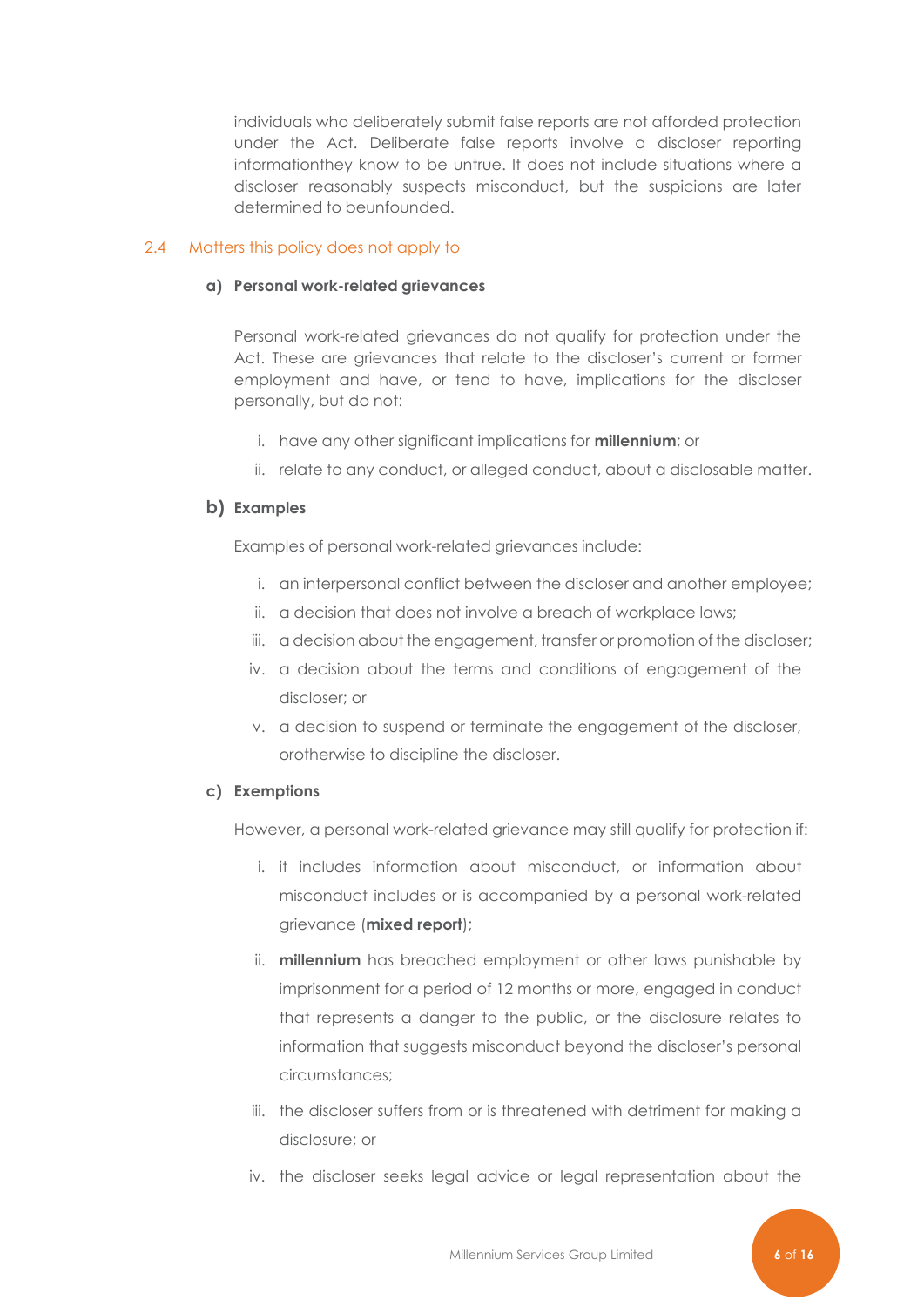operation of the whistleblower protections under the Act.

#### <span id="page-6-0"></span>2.5 Who can receive a disclosure?

#### **a) Eligible recipients**

Disclosures may be made directly to one of the following eligible recipients:

- i. an officer or senior executive of **millennium**, including the General Manager, People and Culture.
- ii. **millennium's** external auditor; and
- iii. **millennium's** appointed external whistleblowing service provider STOPLine.

**millennium's** priority is to identify and address any wrongdoing and misconduct as early as possible. **millennium** encourages its employees and external disclosers to make a disclosure directly to **millennium** in the first instance and is committed to ensuring the safety and protection of individuals in doing so. However, disclosures can also be made to certain external parties or directly to regulatory bodies, and qualify for protection under the Act without making a prior disclosure to **millennium**.

#### **b) Legal Practitioners**

Disclosures made to a legal practitioner for the purposes of obtaining legal advice or legal representation in relation to the operation of the whistleblower provisions in the Act are protected (even in the event the legal practitioner concludes that a disclosure does not relate to a disclosable matter).

#### **c) Independent whistleblowing service provider**

**millennium** has engaged STOPline as an independent whistleblowing service provider authorised as an eligible recipient for directly receiving disclosures.

#### **d) Regulatory bodies and other external recipients**

Disclosures of information relating to disclosable matters can be made to ASIC,APRA or another Commonwealth body prescribed by regulation and qualify forprotection under the Act.

#### **e) Public interest disclosures and emergency disclosures**

In certain circumstances, disclosures can be made to a journalist or parliamentarian and qualify for protection under the whistleblower provisions ofthe Act.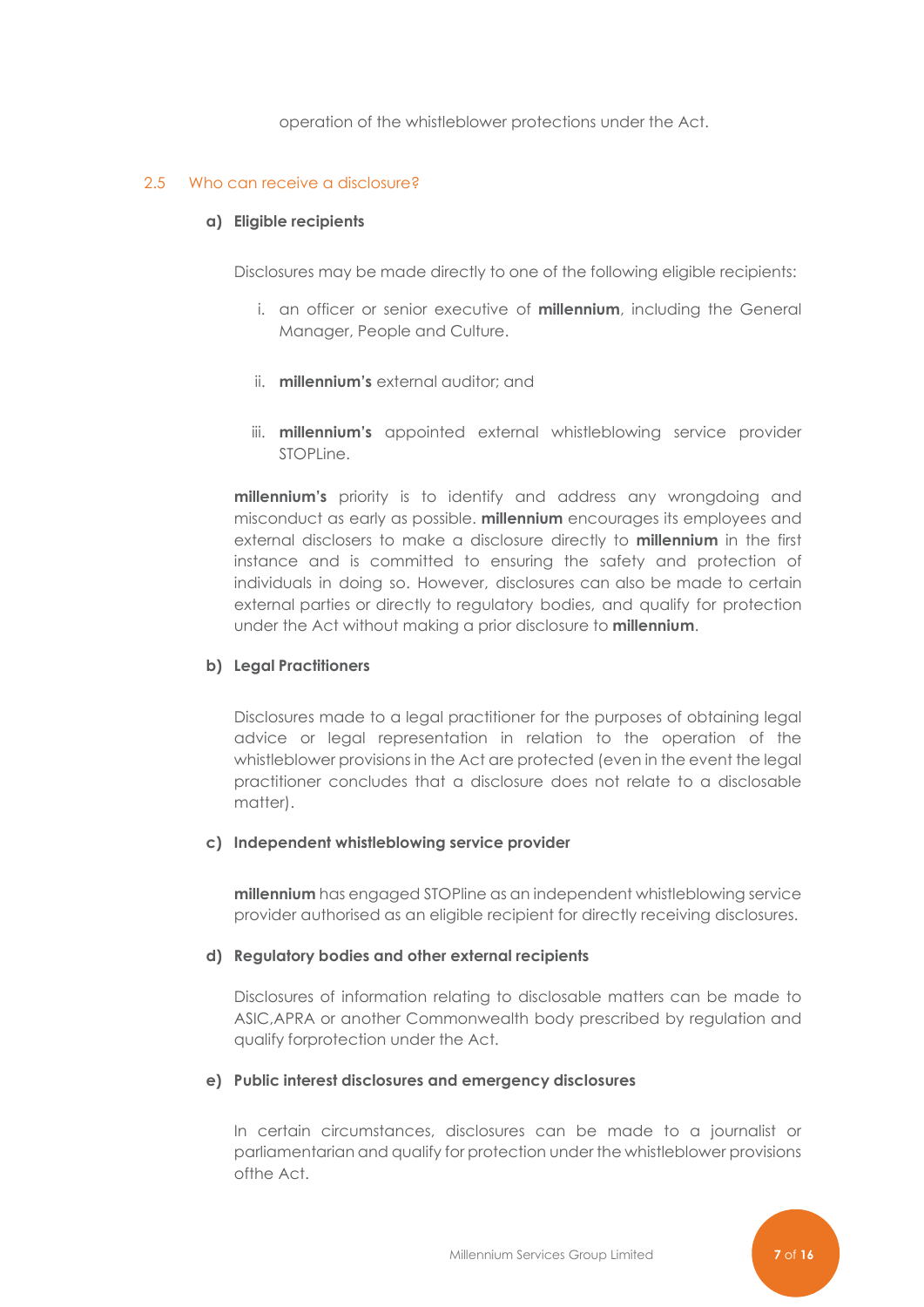#### **i. Public interest disclosure**

A public interest disclosure is the disclosure of information to a journalist or a parliamentarian, where:

- (A) at least 90 days have passed since the discloser made the disclosure to ASIC, APRA or another Commonwealth body prescribed by regulation;
- (B) the discloser does not have reasonable grounds to believe that action is being, or has been taken, in relation to their disclosure;
- (C) the discloser has reasonable grounds to believe that making a further disclosure of the information is in the public interest; and
- (D) before making the public interest disclosure, the discloser has given written notice to the body that:
	- a. includes sufficient information to identify the previous disclosure; and
	- b. states that the discloser intends to make a public interest disclosure.

#### **ii. Emergency disclosure**

An emergency disclosure is the disclosure of information to a journalist or parliamentarian, where:

- (A) the discloser has previously made a disclosure of theinformation to ASIC, APRA or another Commonwealth body prescribed by regulation;
- (B) the discloser has reasonable grounds to believe that the information concerns a substantial and imminent danger to the health or safety of one or more persons or to the natural environment;
- (C) before making the emergency disclosure, the discloser has given written notice to the body to which the previous disclosure was made that:
	- i. includes sufficient information to identify the previous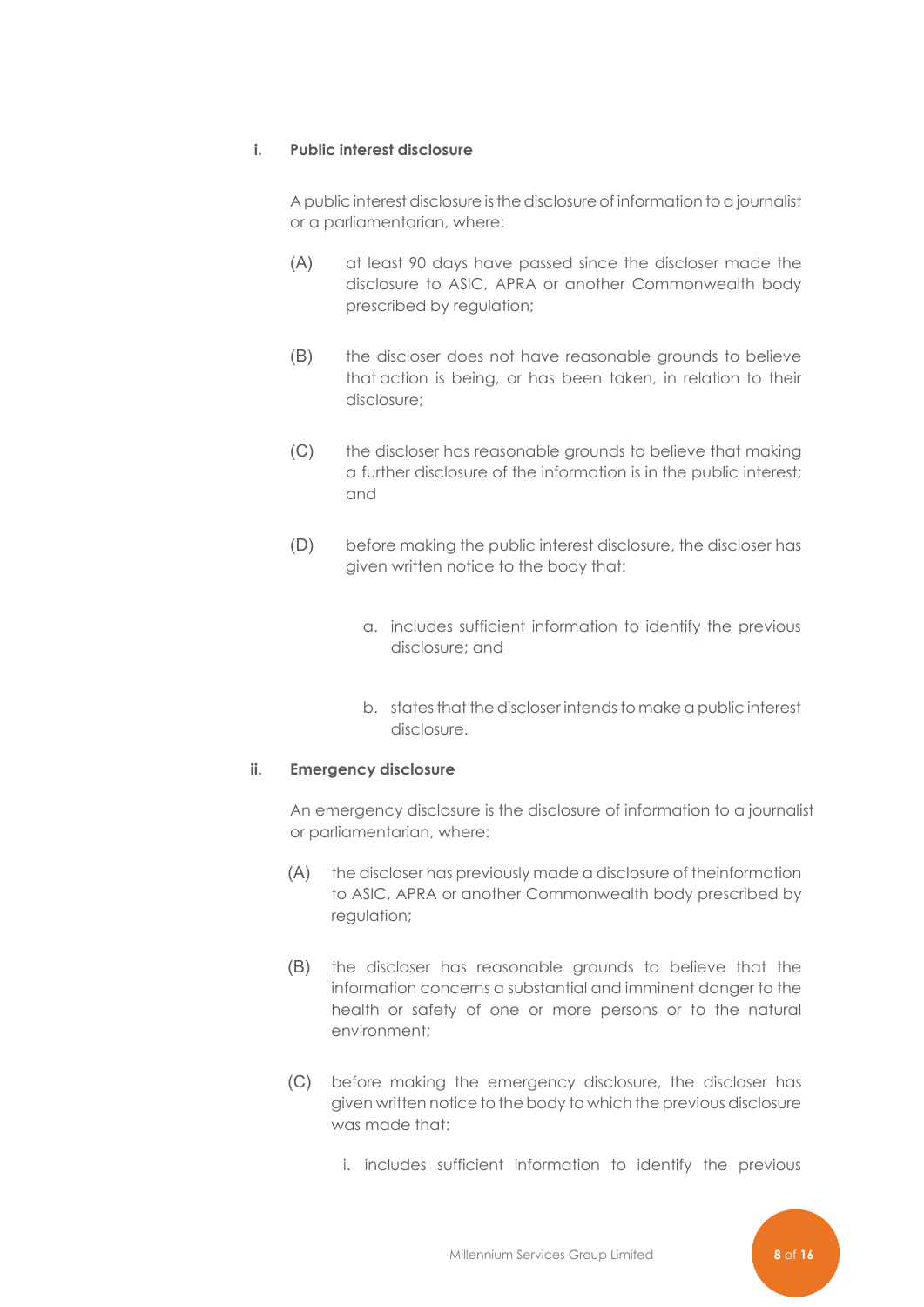#### disclosure; and

- ii. states that the discloser intends to make an emergency disclosure; and
- (D) the extent of the information disclosed in the emergency disclosure is no greater than is necessary to inform the journalist or parliamentarian of the substantial and imminent danger.

#### **f) Seek advice before making a public interest disclosure or emergency disclosure**

It is important to understand the criteria for making a public interest or emergency disclosure. **millennium** recommends that you seek independent legal advice before doing so.

#### <span id="page-8-0"></span>2.6 How to make a disclosure

#### **a) Internal Disclosure**

Internal disclosures can be made to:

- i. officers and directors of **millennium**;
- ii. General Manager, People and Culture; or
- iii. emailing millenniums People and Culture email people@millenniumsg.com

#### **b) External Disclosure**

External disclosure is aimed at ensuring the identity of the disclosure is protected and kept confidential, unless the discloser advises otherwise. **millennium** has engaged STOPline as an independent whistleblowing service provider authorised to directly receive disclosures. The features of this service include:

- i. a dedicated hotline;
- ii. a dedicated email address;
- iii. a team of expert investigators to take all calls and analyse reports;
- iv. a direct messaging service to view reports of suspected incidents of misconduct;
- v. the provision of follow-up investigation assistance; and
- vi. confidentiality.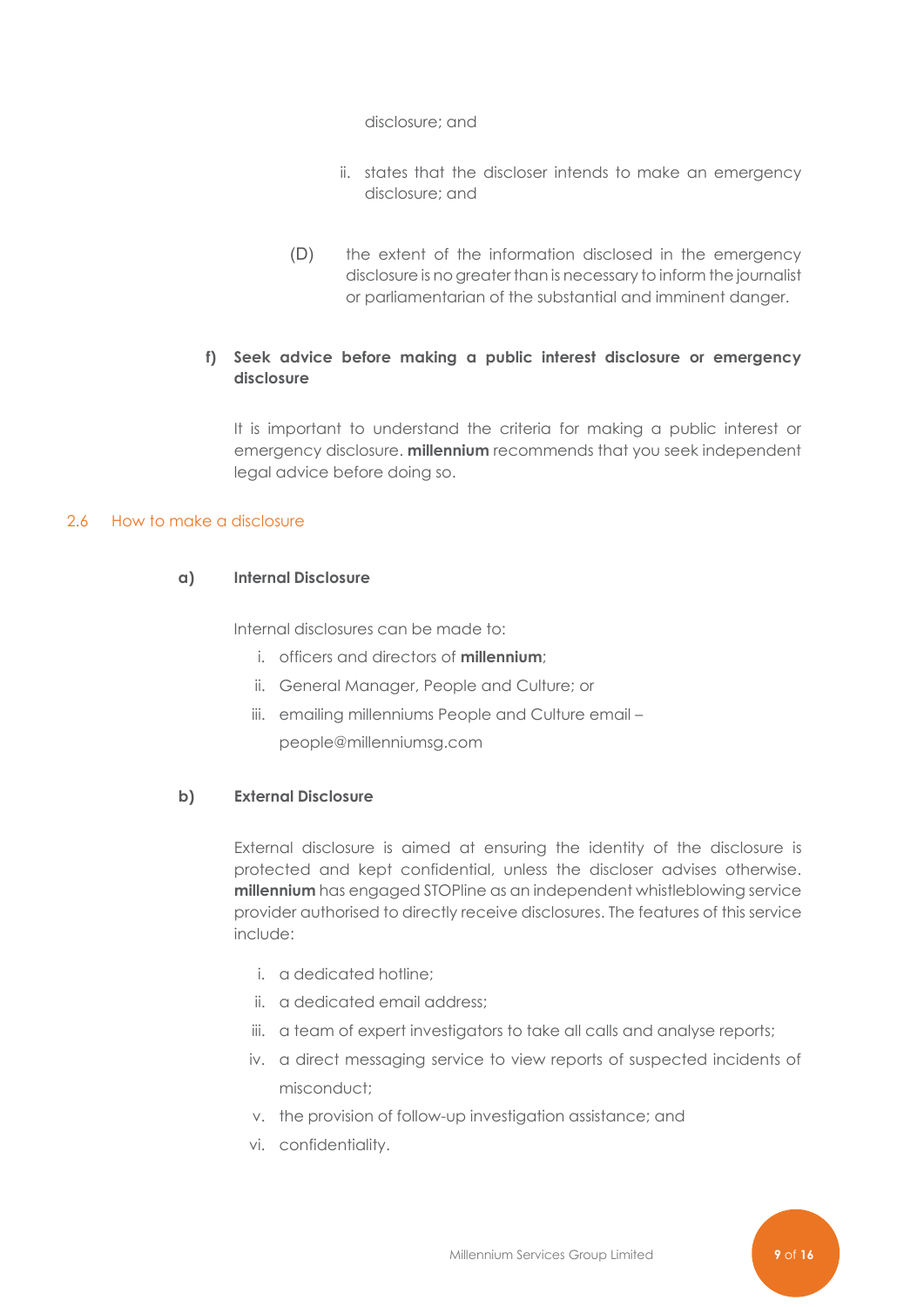STOPline whistleblowing service can be contacted as follows:

- via the confidential hotline: 1300 30 45 50;
- online at [http://millennium.stoplinereport.com;](http://millennium.stoplinereport.com/) and
- via email at [millennium@stopline.com.au.](mailto:millennium@stopline.com.au)

A discloser can choose to remain anonymous while making a disclosure, over the course of the investigation and after the investigation is finalised. A discloser can refuse to answer questions that they feel could reveal their identity during follow-up conversations. However, a discloser who wishes to remain anonymous should maintain ongoing two-way communication to facilitate follow-up questions or provide feedback.

**millennium** will refer all potential disclosures to STOPline directly for protection of anonymity.

#### <span id="page-9-0"></span>2.7 Legal protections for disclosures

The following protections apply not only to internal recipients, but also to disclosures to legal practitioners, regulatory and other external bodies, and public interest and emergency disclosures that are made in accordance with the Act.

#### **a) Identity protection (confidentiality)**

- i. A person cannot disclose the identity of a discloser or information that is likely to lead to the identification of the discloser. The exception to this is if a person discloses the identity of the discloser:
	- (A) to ASIC, APRA or a member of the Australian Federal Police;
	- (B) to a legal practitioner (for the purposes of obtaining legal advice or legal representation about the whistleblower provisions in theAct);
	- (C) to a person or body prescribed by regulations; or
	- (D) with the consent of the discloser.
- ii. A person can disclose the information contained in a disclosure with or without the discloser's consent if:
	- (A) the information does not include the discloser's identity;
	- (B) all reasonable steps are taken to reduce the risk that the discloser will be identified from the information; and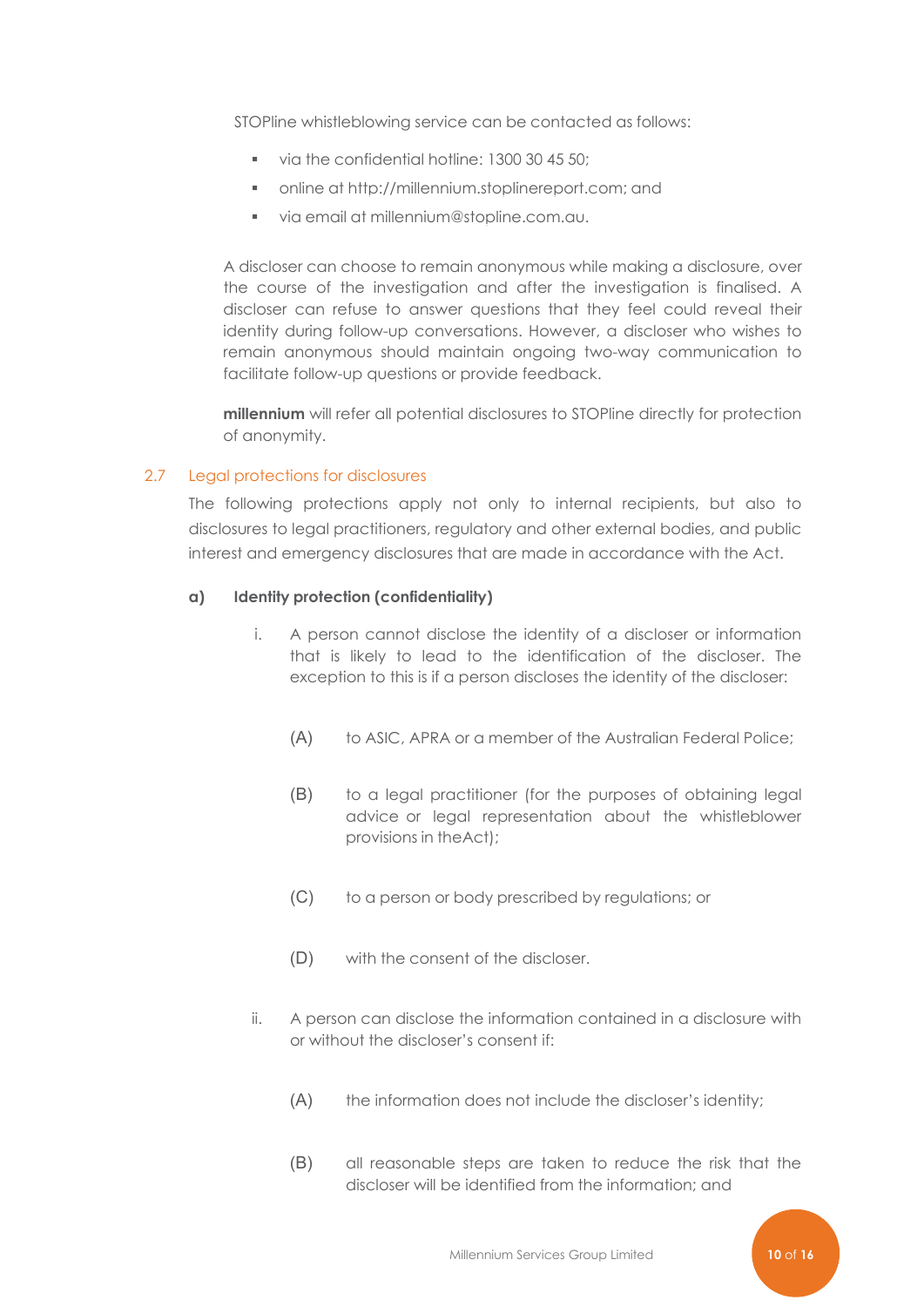(C) it is reasonably necessary for investigating the issues raised in the disclosure.

It is illegal to identify a discloser, or disclose information that is likely to lead to the identification of the discloser, outside the above exceptions.

#### **b) Protection from detrimental acts or omissions**

- i. A person cannot engage in conduct that causes detriment to a discloser, in relation to a disclosure, if:
	- (A) the person believes or suspects that the discloser made, may have made, proposes to make or could make a disclosure that qualifies for protection; and
	- (B) the belief or suspicion is the reason, or part of the reason, for the conduct.
- ii. In addition, a person cannot make a threat to cause detriment to a discloser in relation to a disclosure. A threat may be express or implied, conditional or unconditional. A discloser need not fear whether or not the threat will be carried out, in order for the conduct to be considered a threat.
- iii. Detrimental conduct and threats include:
	- (A) dismissal of an employee;
	- (B) injury of an employee in his or her employment;
	- (C) alteration of an employee's position or duties to his or her disadvantage;
	- (D) discrimination between an employee and other employees of the same employer;
	- (E) harassment or intimidation of a person;
	- (F) harm or injury to a person, including psychological harm;
	- (G) damage to a person's property;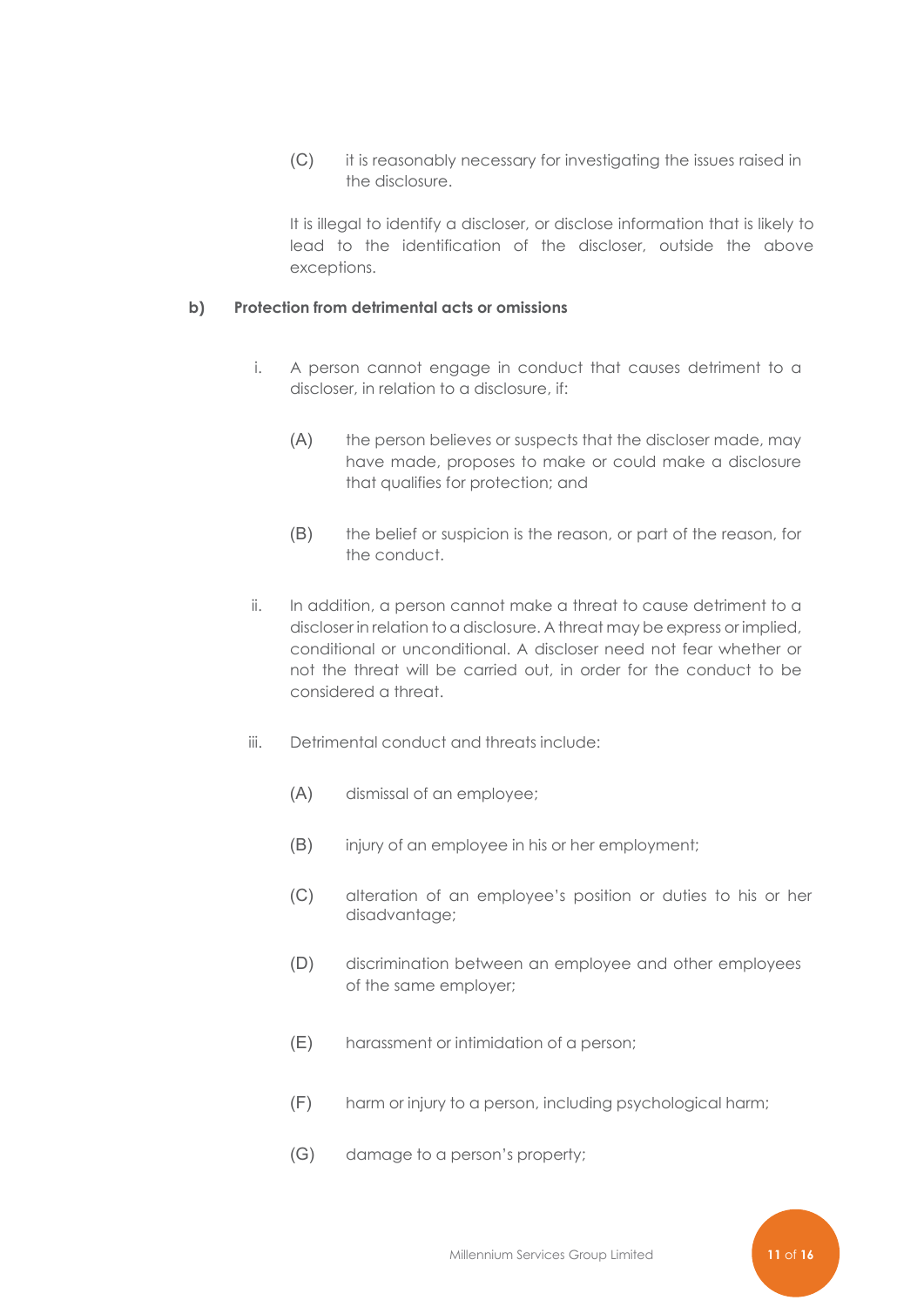- (H) damage to a person's reputation;
- (I) damage to a person's business or financial position; or
- (J) any other damage to a person.

#### **b) Actions that are not detrimental conduct**

Detrimental conduct does not include administrative action that is reasonable to protect a discloser from detriment (e.g. when the disclosure relates to wrongdoing in the discloser's immediate work area). Protecting a discloser from detriment also does not prevent the management of unsatisfactory work performance if the action is in line with the performance management framework. Accordingly, **millennium** must ensure a discloser understands the reasonfor any administrative or management action.

#### **c) Compensation and other remedies**

Eligible whistleblowers can seek compensation and other remedies through thecourts if they suffer loss, damage or injury because of a disclosure and **millennium** failed to prevent a person from causing the detriment. Eligible whistleblowers should seek independent legal advice as necessary.

#### **d) Civil, criminal, and administrative liability protection**

Eligible whistleblowers are protected from any of the following in relation to theirdisclosure:

- i. civil liability.
- ii. criminal liability; and
- iii. administrative liability.

These protections do not grant immunity for any misconduct a discloser has engaged in that is revealed in their disclosure.

#### **e) Support and practical protection for disclosers**

i. Identity protection (confidentiality)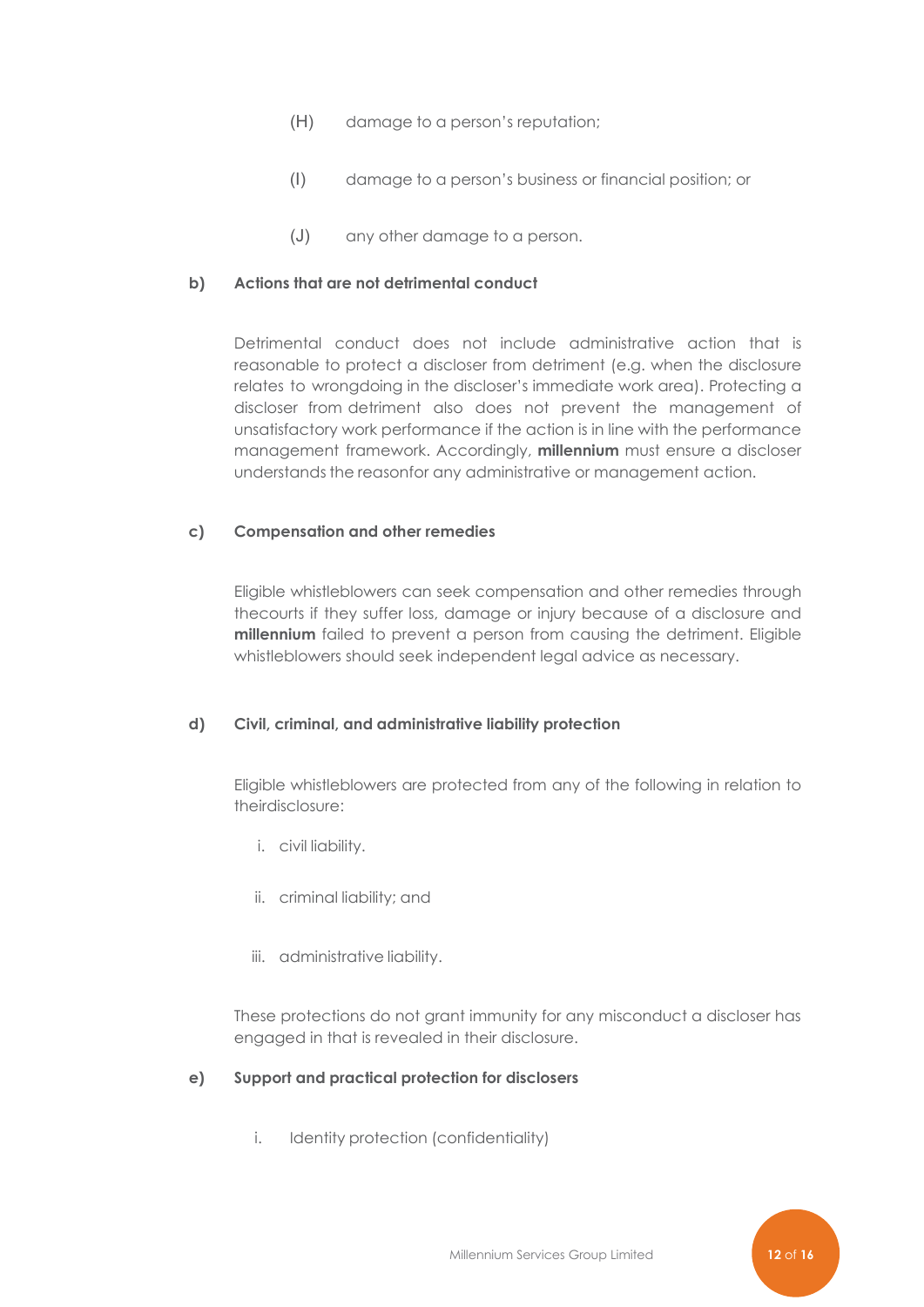**millennium** will implement the following measures for protecting the confidentiality of a discloser's identity:

- (A) all personal information or reference to the discloser witnessing an event will be redacted/not included in the reporting process;
- (B) the disclosure will be referred to in a gender-neutral context;
- (C) where possible, the discloser will be contacted to help identify certain aspects of their disclosure that could inadvertently identify them; and
- (D) disclosures will be handled and investigated by staff observing the above requirements.
- ii. Secure record-keeping and information-sharing processes

To ensure the identity of disclosers and information relating to disclosure are adequately protected, **millennium** will ensure that:

- (A) all paper and electronic documents and other materials relating to disclosures are stored securely;
- (B) access to all information relating to a disclosure will be limited to those directly managing and investigating the disclosure;
- (C) only a restricted number of people who are directly handling or investigating a disclosure will be made aware of a discloser's identity (subject to the discloser's consent) or information that islikely to lead to the identification of the discloser;
- (D) each person who is involved in handling and investigating a disclosure will be reminded about the confidentiality requirements, including that an unauthorised disclosure of a discloser's identity may be a criminal offence.
- iii. Protection from detrimental acts of omissions

**millennium** will implement measures for protecting disclosers from detriment, including (where **millennium** considers them necessary or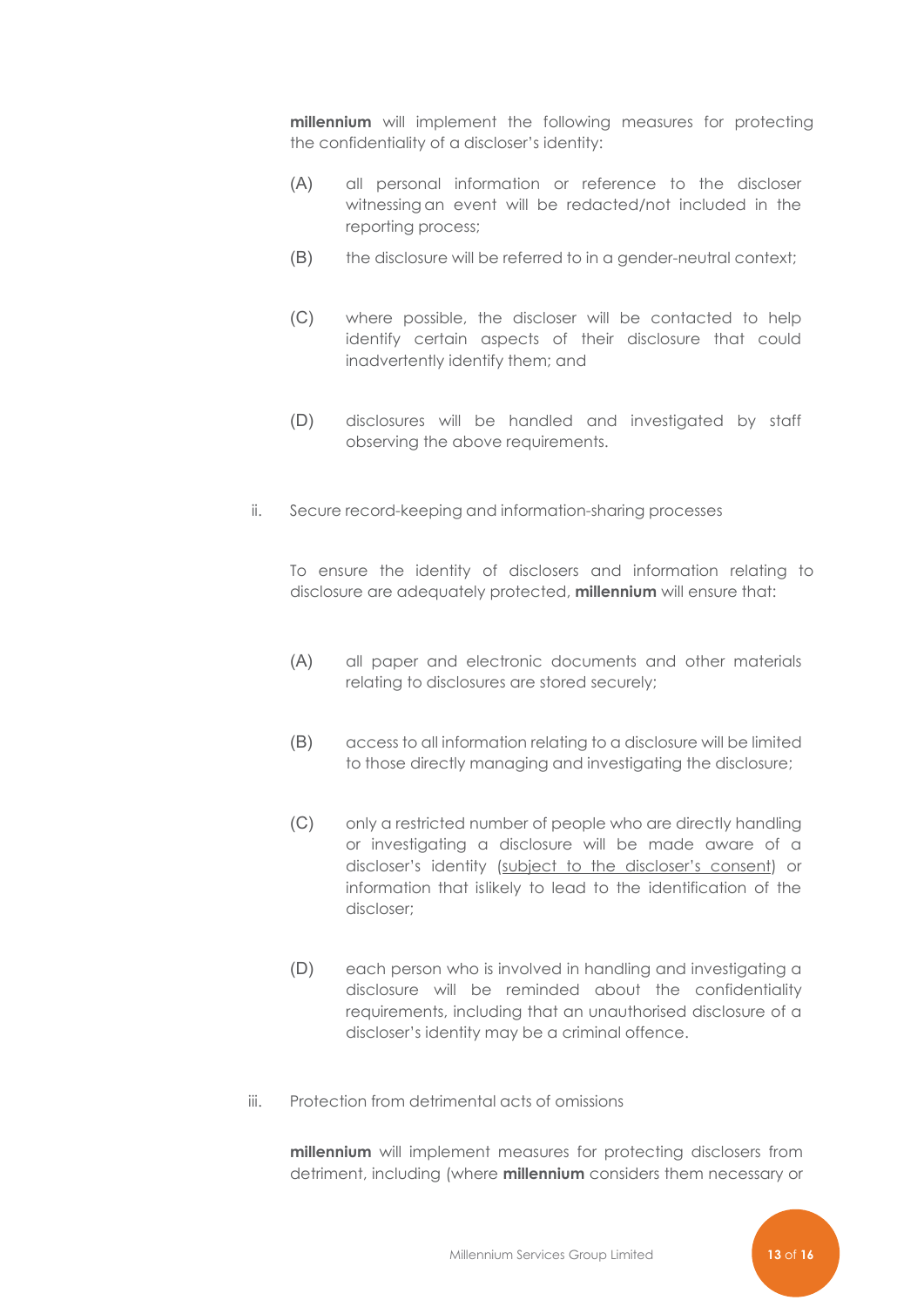appropriate):

- (A) processes for assessing the risk of detriment against a discloser and other persons, which will commence as soon as possible after receiving a disclosure;
- (B) support services, including counselling;
- (C) strategies to help a discloser minimise and manage stress, timeor performance impacts, or other challenges resulting from the disclosure or its investigation;
- (D) actions for protecting a discloser from risk of detriment;
- (E) processes for ensuring that management are aware of their responsibilities to maintain the confidentiality of a disclosure; and
- (F) procedures on how a discloser can lodge a complaint if they have suffered detriment.

#### **b) Handling and Investigating Disclosure**

#### **i. Handling a disclosure**

**millennium** will assess each disclosure to determine whether:

- (A) it qualifies for protection; and
- (B) a formal, in-depth investigation is required.

#### **ii. Investigating a disclosure**

(A) All reports relating to a disclosable matter made by an eligible whistleblower and received by an internal eligible recipient, or where an external party informs an officer or senior manager within millennium of a disclosable matter that was reported by the eligible whistleblower directly to the external party, may be investigated where that is considered necessary or appropriate to substantiate or refute the information reported/disclosed.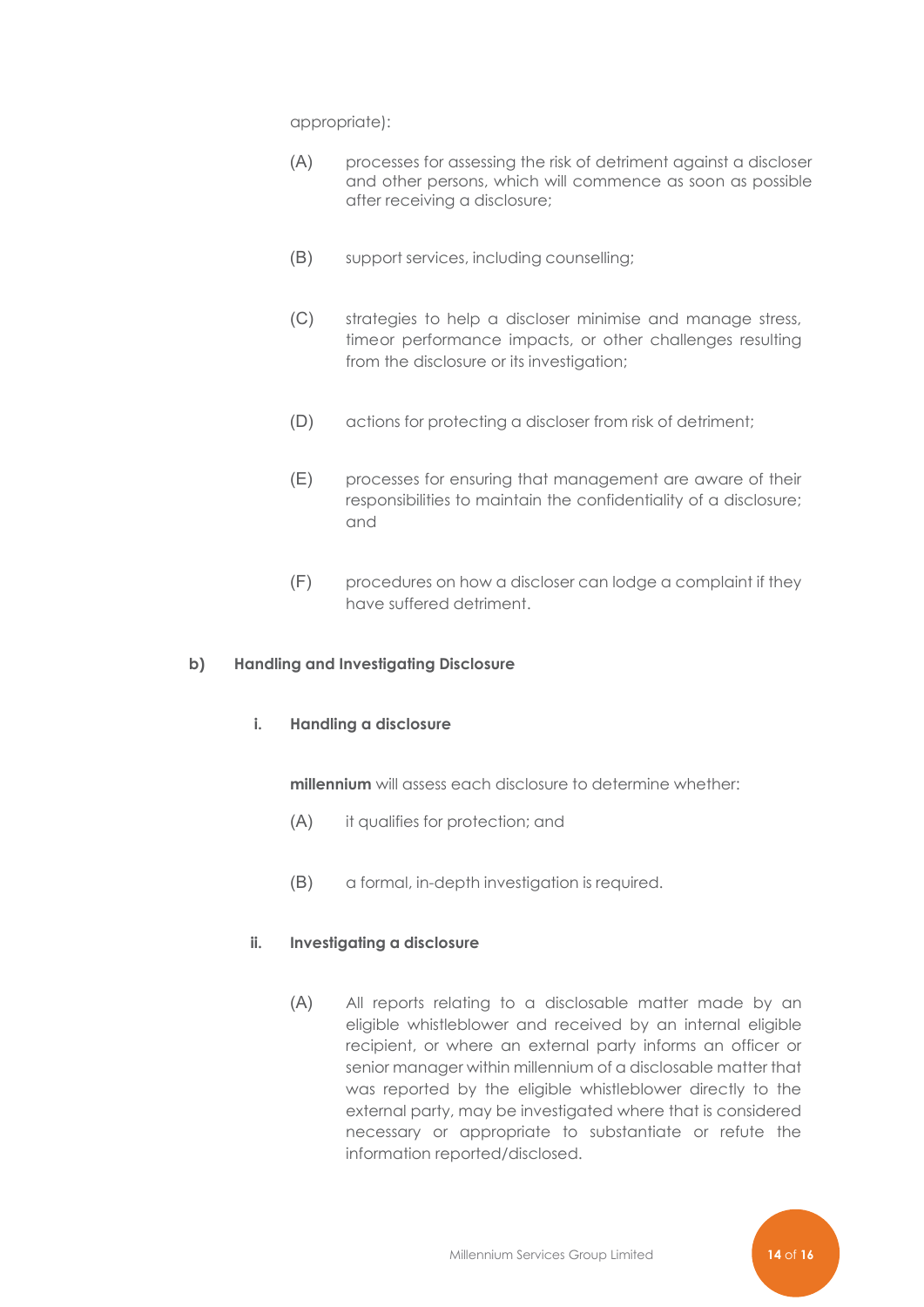- (B) Detailed records of the disclosable matter must be maintained in a secure and confidential manner, including the report/disclosure itself, any investigations undertaken, any actions taken to address and further correspondence with the discloser in relation to the progress of the matter.
- (C) Where any investigations substantiate the disclosure in terms of theoccurrence of wrongdoing or misconduct, a suitable response and actions to address must be implemented in a timely manner.Each disclosure will be acknowledged within a reasonable period after the disclosure is received, if the discloser can be contacted (including through anonymous channels).
- (D) Findings from any investigations will be documented and reported to the **millennium's** People and Risk Committee (where appropriate), while preserving confidentiality. A summary of the outcomes of the investigation will also be provided to the discloser, upon completion of investigations, when appropriate.
- (E) Where a disclosable matter that is reported relates to a conductof an individual that could otherwise be an eligible recipient, the matter must be considered by a person with sufficient independence.

Where necessary, this may involve engaging a Member of the **millennium's** People and Risk Committee to handle the matter.

#### **c) Ensuring the policy is easily accessible**

**millennium** will ensure that this policy is made available to employees and officers as appropriate for the respective parts of the business.

The policy will also be made available on **millennium's** website.

# <span id="page-14-0"></span>3 Authority and Approval

#### <span id="page-14-1"></span>3.1 Approval

This policy is prepared and maintained by the Company Secretary and must be approved by **millennium's** Board of Directors (the **Board**).

#### **Authority**

The Company Secretary is authorised to implement and review the policy and monitorongoing compliance with the policy.